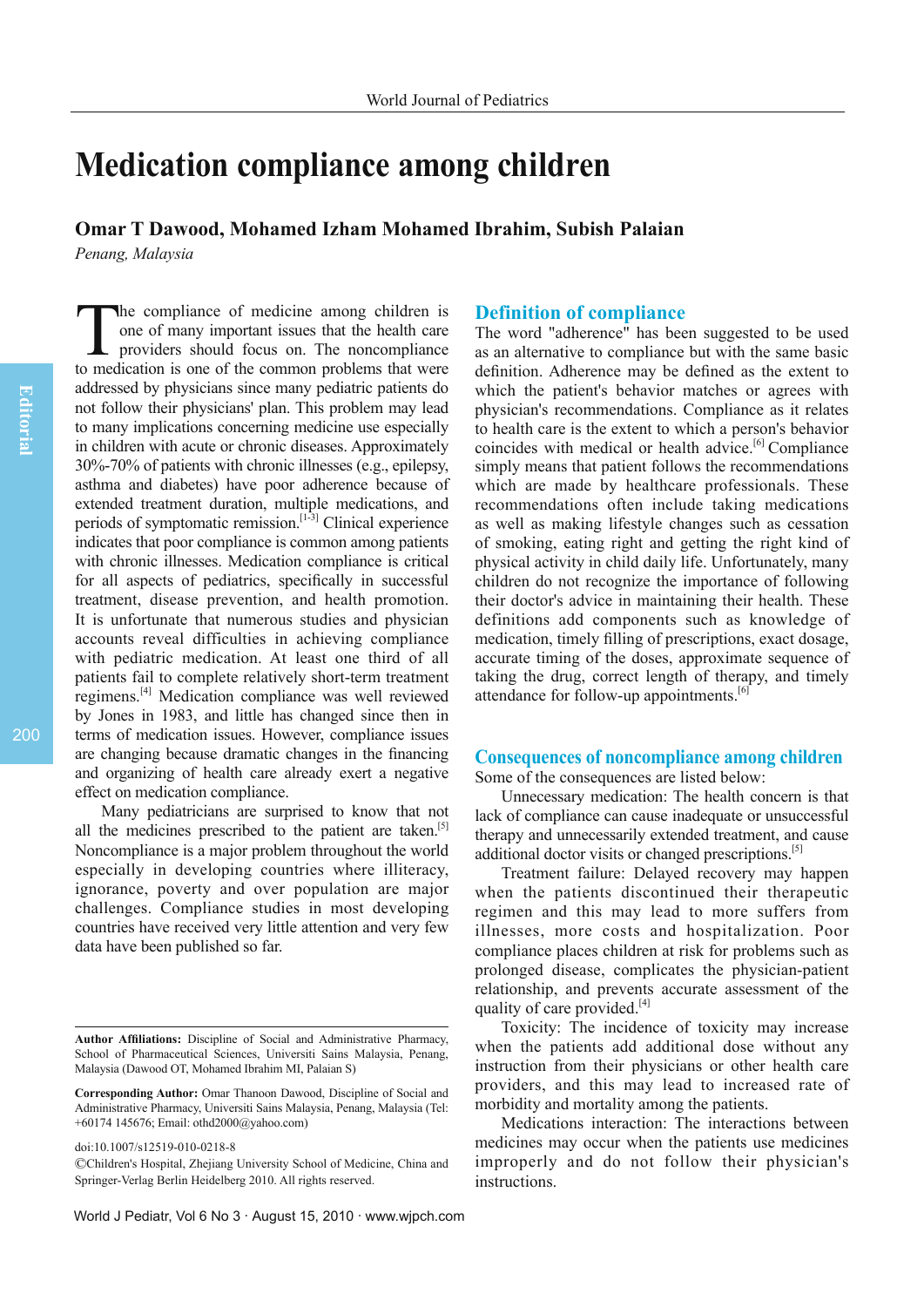# **Reasons/barriers for noncompliance**

The demands of daily schedules of living, stress, and typical family conflict are the biggest barriers to medication compliance.<sup>[7]</sup> Children not take their medications can be attributable to parents' lack of understanding of the diagnosis, concerns about drug therapy effectiveness, and fear of medication sideeffects. This is especially true in children with chronic diseases. Age, socioeconomic status, race, and family factors can also influence compliance to treatment, especially in children with asthma, epilepsy, and diabetes.<sup>[8,9]</sup> One survey among parents of children with asthma indicated that parental concerns about controller medication were associated with poor medication compliance. Parents may stop the daily inhaler for the child when their child feels better, thinking that will prevent the adverse reactions of medication.<sup>[10]</sup> Compliance is better for short-term treatments and tends to decline over time, which can be especially problematic when managing chronic conditions.[11] More complicated regimens also lead to decreased compliance, and patients on a single medication are more likely to be compliant than those on multiple medications.[12] Various parameters influencing medication compliance in chronic illness like age, gender, community, income, parental education and occupation, number of children, number of family members, form of medicine and number of medicines were studied in details. No single factor consistently influenced medication compliance. Negligence and poverty play a very important role in medication compliance.<sup>[11]</sup> Health literacy is not only the cause of compliance failure. It is possible that some patients may not afford to buy enough medicine due to poverty but they do not want to disclose the facts of their conditions.[12,13]

At the level of the individual child, inappropriate expectation about a child's developmental level may be part of a compliance problem and issues of socialemotional functioning, as well as normal developmental issues.[11] The interaction between the health care provider and the patient is an important factor affecting medication compliance. The lack of communication between health care providers and children or parents lead to noncompliance. Therefore, the health care team should be trained to play an active role in counseling the patients on administration of inhalers, injection and other medication with difficult administration<sup> $[13]$ </sup>

# **Strategies to improve medication compliance among children**

Strategies to improve compliance in children include regular contact between parents and physicians, information counseling, simplified drug regimens, and self-management plan. Physicians can improve the compliance by providing patient information sheet with names of medicines, schedule, dosage, and common side-effects.<sup>[14]</sup> Health care providers should play a major role in this issue and adapt some points when communicating with pediatric patients.

#### **Using simple effective tools**

This process is dependent on the family's cultural beliefs, their perceptions of disease severity, and their understanding of the benefits of treatment. Patients often construct their own versions of compliance according to their personal worldviews and social contexts.<sup>[15]</sup> Language barriers and low health literacy have been shown to be obstacles to adherence. Translated patient information sheets can be found on the Internet, in local pharmacies, through pharmaceutical companies, and through private translation services.[1]

#### **Using technology to improve medication compliance**

In randomized clinical trials, children and adolescents have been found to improve their self-care after having health education and playing disease management video games.<sup>[16]</sup> New technologies are also helping to improve medication compliance. Electronic monitors are available to measure compliance by detecting actions necessary to administer medications, such as removing the cap from a pill bottle. These monitors store downloadable timeand date-stamped information for up to several months and can provide precise information on the frequency and timing of actual dosing and reveal daily patterns of compliance.[17] The latter ranges from simple calendars and reminders to sophisticated electronic "pill boxes" with the capability to record the time that the medication was removed from the box.

## **Availability of sources of information**

Knowledge obtained from various aspects of compliance can be used advantageously to reduce noncompliance to the prescribed therapy. During the early days of the diagnosis, high levels of stress can lessen the positive effect of educational efforts by interfering with rational thought, a critical component to information processing. Thus, this information needs to be given again at a later date. Various techniques have been used such as a designated "home support person" or a "written contract" defining specific responsibility of each individual in the care of the patient and reinforcement concerning the medication contingent with its administration.<sup>[18]</sup>